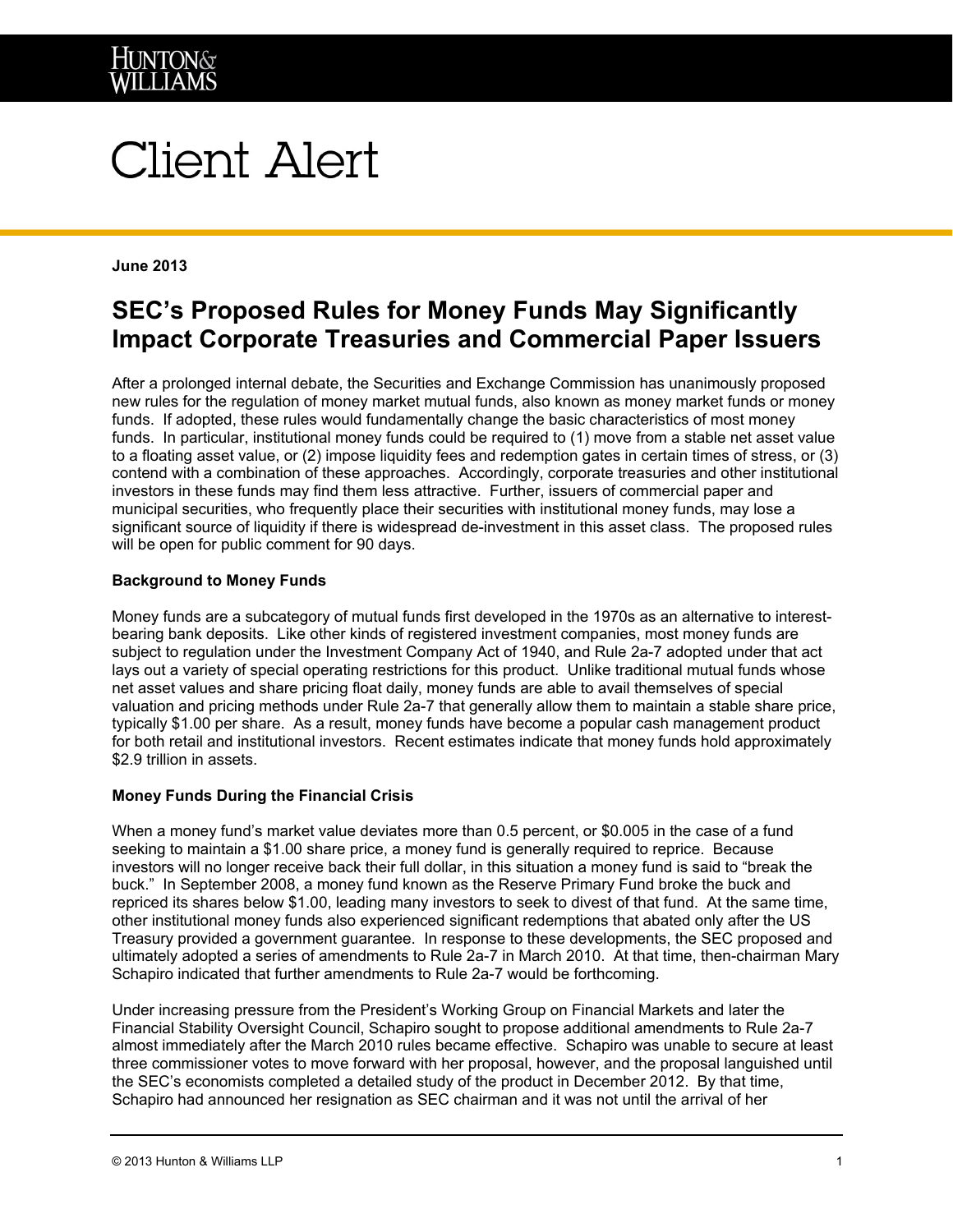

successor, Mary Jo White, that a consensus would form among the five SEC commissioners to move forward with a definitive proposal.

#### **The June 2013 Proposal**

Based on the experience of money funds during the financial crisis, the SEC's new proposal<sup>[1](#page-1-0)</sup> seeks to mitigate potential systemic risks posed by money funds, limit their susceptibility to runs and increase their transparency. To do so, the proposal places money funds into one of three regulatory categories:

- "Government Money Market Fund," which holds at least 80 percent of its assets in cash; obligations of the US government, including obligations of the US Treasury and federal agencies; and repurchase agreements collateralized by such government securities.
- "Retail Money Market Fund," which invests in the full range of permitted investments under Rule 2a-7 (generally limited to instruments with short-term maturities and relatively low investment risk, such as commercial paper and some municipal securities), but restricts a shareholder of record from redeeming more than \$1 million in any one business day, subject to certain exceptions.
- "Institutional Money Market Fund," which also invests in the full range of permitted investments under Rule 2a-7, but imposes no limit on daily redemptions by shareholders of record.

Based on these regulatory categories, the proposal provides for the following alternative modifications to Rule 2a-7 and other related regulations:

- Alternative One: Floating NAV: Under this proposal, institutional money funds would be required to price their shares using a more precise method and transact at a floating net asset value, or NAV, not at a stable \$1.00 per share price. Government and retail money funds, however, would be permitted to continue transacting at the stable \$1.00 per share. If adopted, the proposing release contemplates a two-year phase-in period.
- Alternative Two: Liquidity Fees and Redemption Gates: Under this proposal, all money funds would continue to transact at a stable share price, but boards of directors would have discretion to impose liquidity fees and redemption gates in times of stress. If adopted, the proposing release contemplates a one-year transition period.
	- $\circ$  Liquidity Fees: If a retail or institutional money fund's level of "weekly liquid assets" (cash, US Treasury securities, certain other government securities with remaining maturities of 60 days or less, and securities that convert into cash within one week) were to fall below 15 percent of its total assets (half the amount required under Rule 2a-7), the money fund would be required to impose a 2 percent liquidity fee on all redemptions. The fund's board of directors could waive the fee or impose a lesser one if it determines that such a fee is not in the best interest of the fund.

<span id="page-1-0"></span> $1$  The full text of the proposing release and accompanying rules may be found at [http://www.sec.gov/rules/proposed/2013/33-9408.pdf.](http://www.sec.gov/rules/proposed/2013/33-9408.pdf) In the tradition of other recent SEC rulemakings, the release is gargantuan, running 698 pages in length, posing almost 1,100 discrete questions for public comment and including 1,249 footnotes.

**<sup>© 2013</sup> Hunton & Williams LLP**. Attorney advertising materials. These materials have been prepared for informational purposes only and are not legal advice. This information is not intended to create an attorney-client or similar relationship. Please do not send us confidential information. Past successes cannot be an assurance of future success. Whether you need legal services and which lawyer you select are important decisions that should not be based solely upon these materials.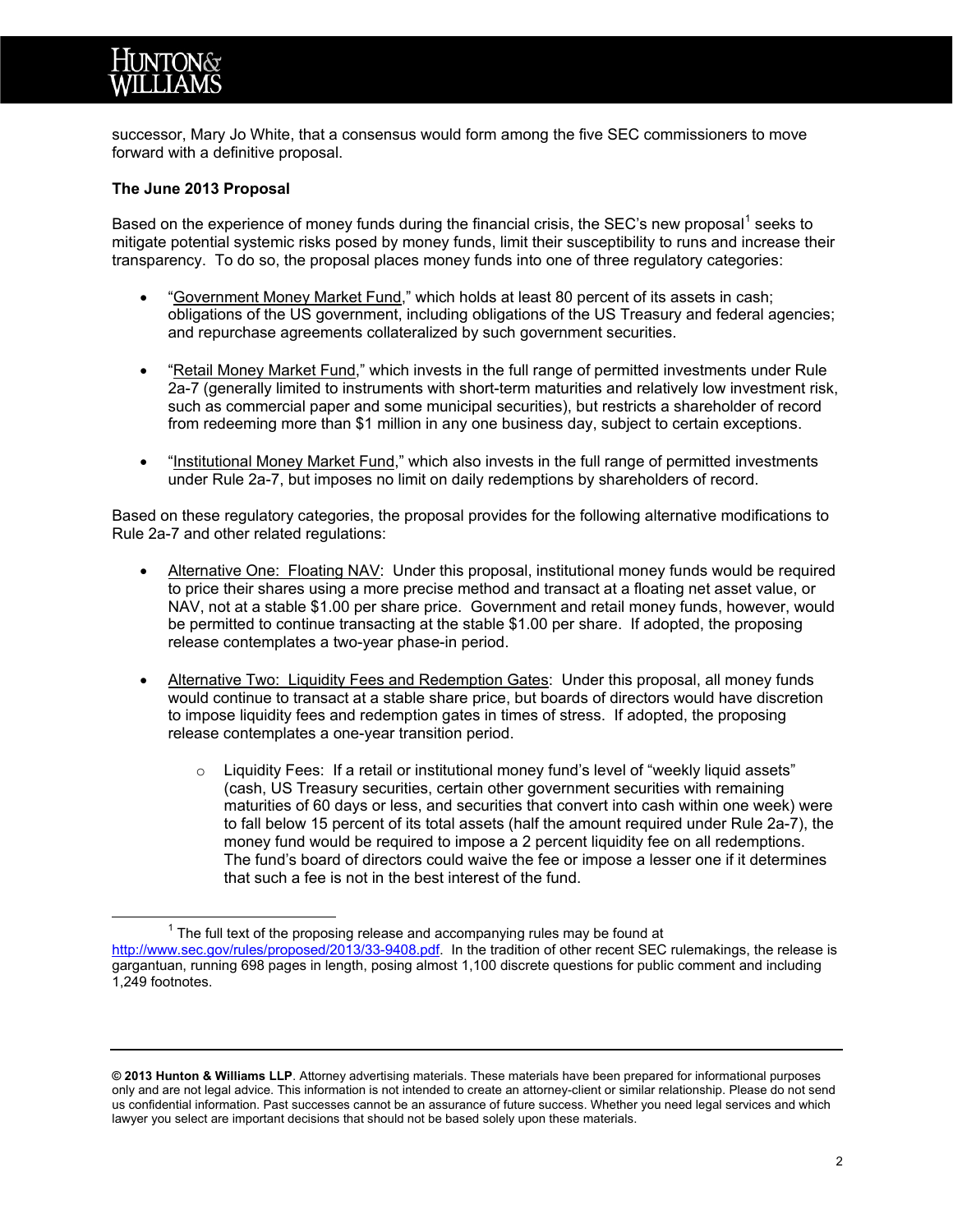

- $\circ$  Redemption Gates: Once a retail or institutional money fund had crossed the 15 percent weekly liquid assets threshold, its board of directors also would have the discretion to impose a temporary suspension of redemptions, or "gate," for up to 30 days. Money funds would not be able to impose a gate for more than 30 days in any 90-day period.
- $\circ$  Public Disclosure: Retail and institutional money funds would be required promptly and publicly to disclose crossing of the 15 percent weekly liquid asset threshold, the imposition and removal of any liquidity fee or gate, and a discussion of the board's analysis in determining whether or not to impose a fee or gate.
- $\circ$  Government Money Funds Exempt: Government money funds would be exempt from the redemption fees and gating requirement. However, these funds could voluntarily adopt these measures.
- Alternative Three: Combine Both Proposals: Under this scenario, institutional money funds would be required to transact at a floating NAV and nongovernment money funds would also be able to impose liquidity fees and redemption gates.
- Additional Proposed Changes: The proposal also includes a number of provisions independent of the three alternatives, intended to provide greater transparency and disclosure around money fund operations and investments, stronger portfolio diversification and enhanced stress testing.

#### **Potential Impact of the Proposed Rules for Corporate Treasurers**

Corporate treasuries and other institutional investors that invest heavily in money funds could see fundamental changes in the basic characteristics of these products, potentially making them a morecostly, less-attractive asset class. At base, money funds not subject to an exemption will, depending on the alternative adopted, suffer some diminution in principal stability, liquidity or yield.

One of the most attractive features of a stable NAV is that it produces no gain or loss on sale and obviates the need to keep track of the amount initially invested in the fund for tax and financial reporting purposes. Under a floating NAV scenario, an investor would be required to track timing and pricing of each purchase and sale transaction for purposes of measuring capital gains and losses, which could prove daunting for investors who frequently redeem and reinvest in the same funds. Absent relief from the IRS, the proposing release also indicates that "wash sale" rules under federal tax regulations would likely apply to funds that frequently redeem and reinvest their interests in the same money fund. For accounting purposes, the proposing relief seeks comment on whether commenters believe using a floating NAV would preclude money funds from being classified as "cash equivalents" under generally accepted accounting principles. Additionally, the proposing release posits that the imposition of liquidity fees may impose other tax payment or tax reporting obligations on investors that they do not bear under the current regulation of money funds.

The liquidity fees and gates alternative would preserve the benefits of the stable price per share that shareholders currently enjoy, but it would do so at the cost of potentially reducing (or making more costly) shareholder liquidity in certain circumstances. Liquidity fees also could decrease investors' incentives to redeem and could require investors to evaluate and price their liquidity needs. Of course, liquidity fees and redemption gates, if imposed, would increase costs on shareholders who seek to redeem fund shares.

Under any of the substantive proposals, current money fund investors would be forced to consider the tradeoffs related to investing in a money fund subject to a new regime. The SEC notes that investors

**<sup>© 2013</sup> Hunton & Williams LLP**. Attorney advertising materials. These materials have been prepared for informational purposes only and are not legal advice. This information is not intended to create an attorney-client or similar relationship. Please do not send us confidential information. Past successes cannot be an assurance of future success. Whether you need legal services and which lawyer you select are important decisions that should not be based solely upon these materials.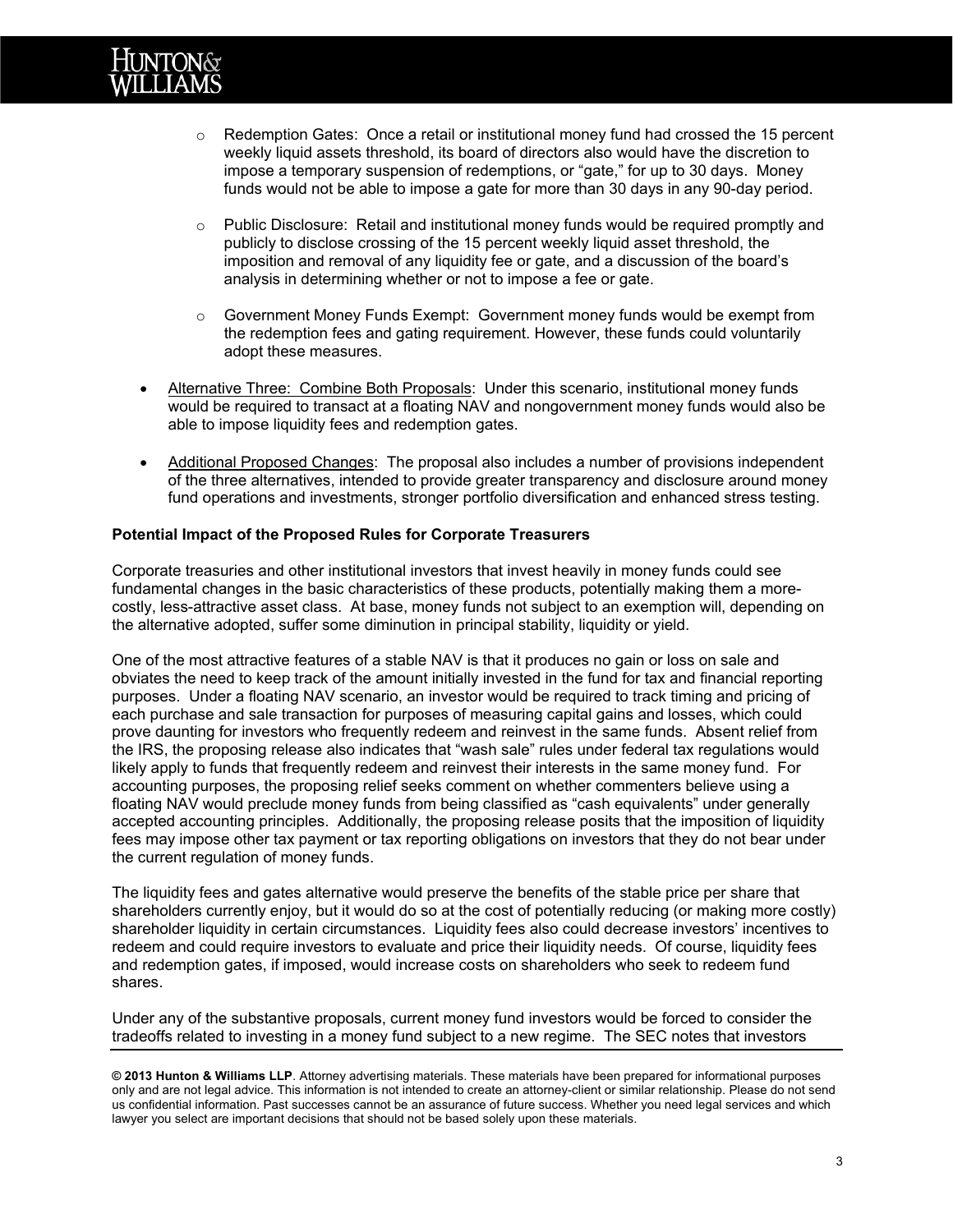may decide to remain invested in money funds subject to either a floating NAV or liquidity fees and gates, or they may choose to invest in a money fund that is exempt from the proposed reforms (such as a government money fund), invest directly in short-term debt instruments, hold cash in a bank deposit account, invest in another product that maintains a stable value (such as an unregistered private fund) or invest in other products that fluctuate in value, such as ultra-short bond funds.

### **Potential Impact of the Proposed Rules for Commercial Paper Issuers**

Historically, money funds have been a significant source of financing for issuers of commercial paper, especially financial commercial paper, and for issuers of short-term municipal debt. If the SEC were to adopt the proposed reforms, investors may withdraw some of their assets from affected money funds. The SEC projects that investors may withdraw more assets under the floating NAV proposal than they would under the liquidity fees and gates alternative because the floating NAV proposal may have a more significant effect on investors' daily experience with money funds than the proposed liquidity fees and because many investors place greater value on principal stability. Eventually, a migration by investors from money funds to other investment alternatives could reduce demand for financial commercial paper and municipal debt, decreasing their issuers' access to capital from money funds and potentially creating shortages of short-term financing for such companies and municipalities.

Although the SEC does not have estimates of the amount of assets money fund investors might migrate to investment alternatives, it recognized that shifts from money funds into other asset classes could affect issuers of short-term debt securities and the short-term financing markets. If, for example, investors in money funds were to choose to manage their cash directly rather than invest in alternative cash management products, they might invest in securities that are similar to those currently held by money funds. In this case, the effects on issuers and the short-term financing markets would likely be minimal. If, however, capital flowed from money funds, which traditionally have been large suppliers of short-term capital, to bank deposits, which tend to fund longer-term lending and capital investments, the SEC observed that issuers and the short-term financing markets may be affected to a greater extent. Similarly, if capital flowed from institutional money funds to government money funds because government money funds are exempt from further reforms, the SEC noted in the proposing release that issuers that primarily issue to institutional money funds (and thus the short-term financing markets) would be affected.

### **What You Should Do Now**

As with any rule proposal, these proposed rules could undergo significant changes before final rules are adopted. While the SEC sometimes proposes rules that do not ultimately become adopted into law, the significant political and systemic pressures currently associated with money funds mean that there is a high probability the Commission will look to adopt some version of the proposal into final rules within the next year. While the debate is ongoing, we recommend that potentially affected companies take the following steps.

- Corporate treasuries should determine what impact a change under any of the three alternatives would have on the company's cash management function.
- Issuers of commercial paper should assess the potential likelihood of future disruptions in their ability to issue short-term securities.
- Companies should consider whether disclosure of these potential impacts is warranted in future SEC filings, including possible disclosure of new operating risks, new regulatory developments, impacts on liquidity and capital resources, and whether the changes pose other known trends or uncertainties for purposes of MD&A.

**© 2013 Hunton & Williams LLP**. Attorney advertising materials. These materials have been prepared for informational purposes only and are not legal advice. This information is not intended to create an attorney-client or similar relationship. Please do not send us confidential information. Past successes cannot be an assurance of future success. Whether you need legal services and which lawyer you select are important decisions that should not be based solely upon these materials.